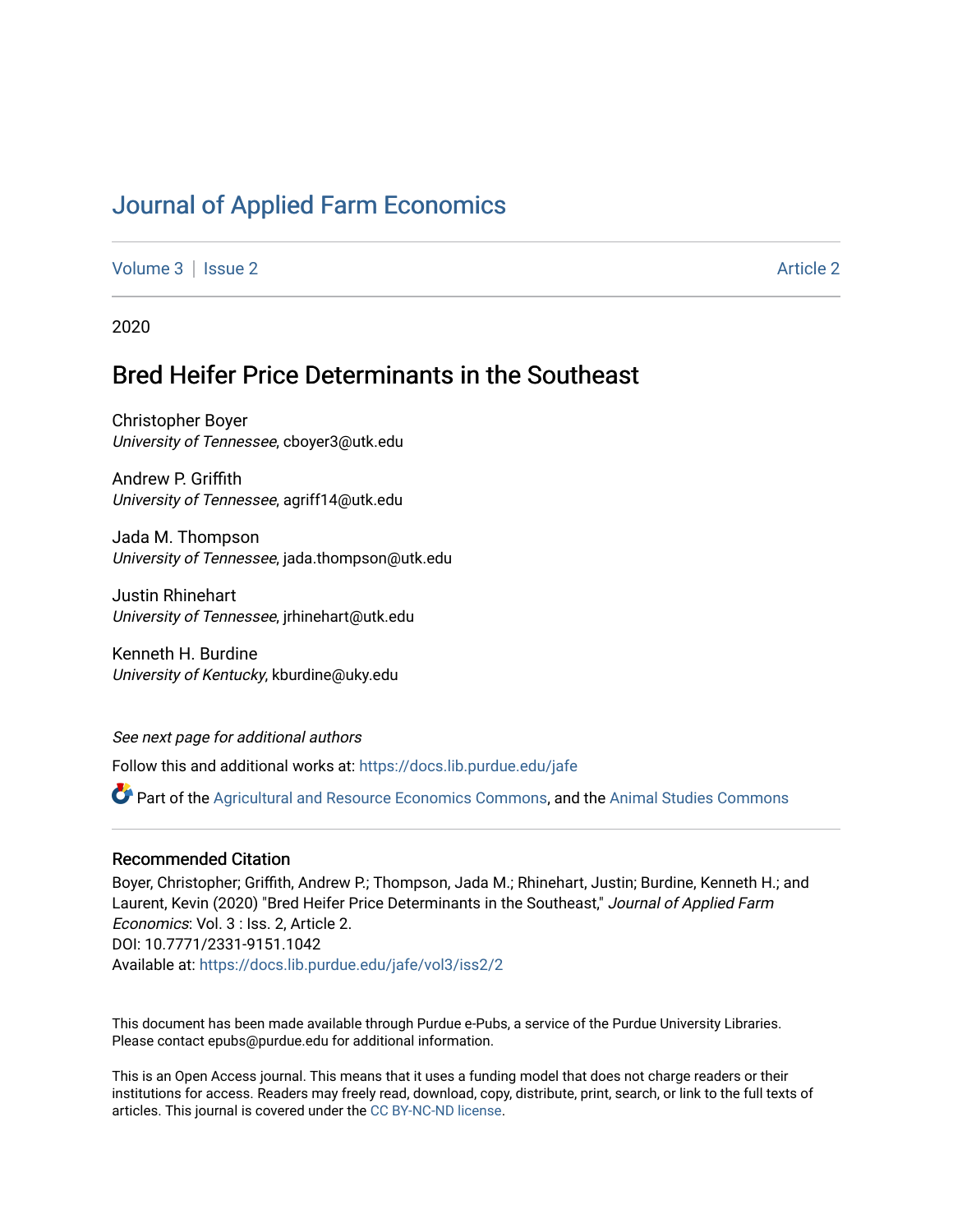# Bred Heifer Price Determinants in the Southeast

## Authors

Christopher Boyer, Andrew P. Griffith, Jada M. Thompson, Justin Rhinehart, Kenneth H. Burdine, and Kevin Laurent

This research article is available in Journal of Applied Farm Economics:<https://docs.lib.purdue.edu/jafe/vol3/iss2/2>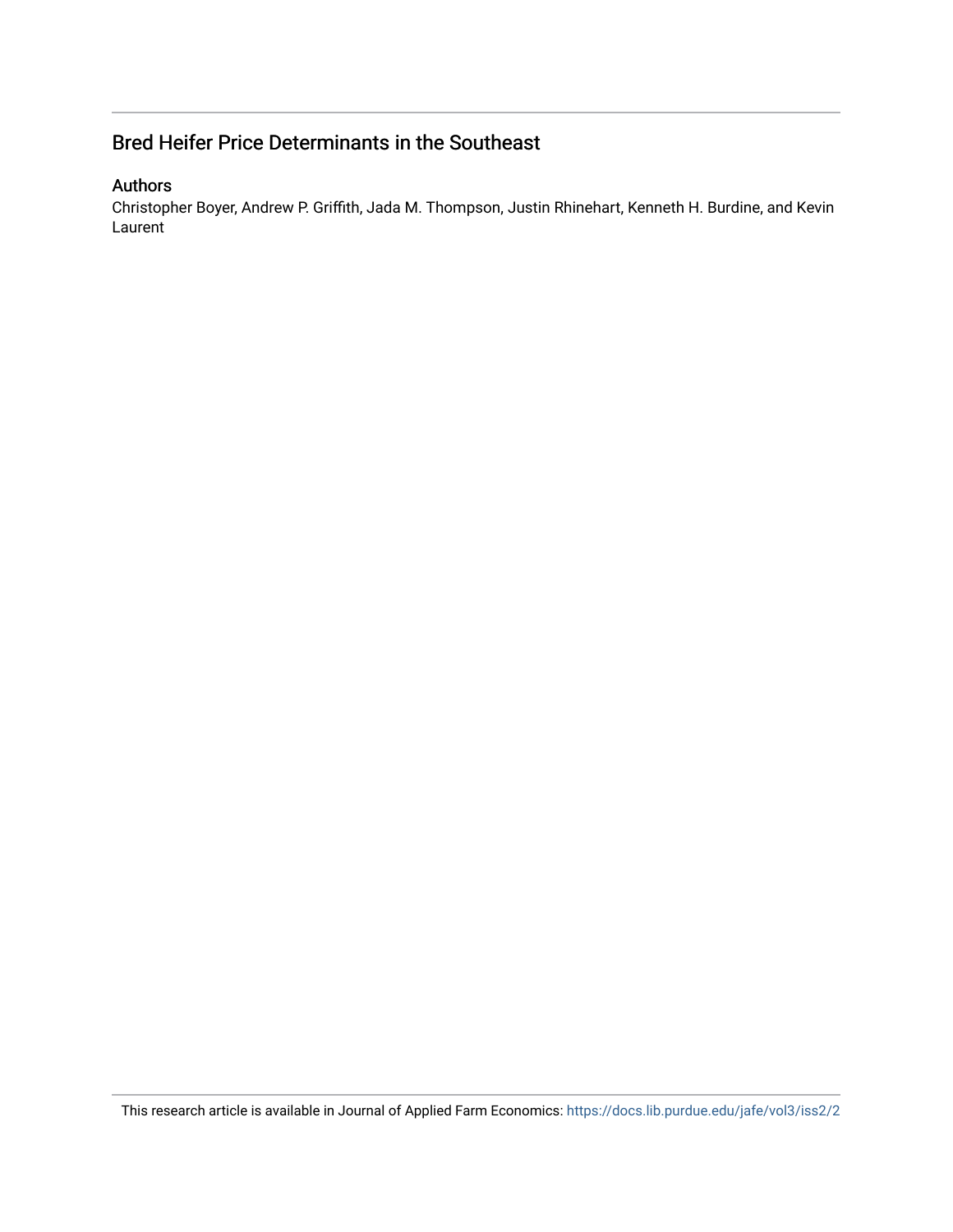# **Bred Heifer Price Determinants in the Southeast**

Christopher Boyer (University of Tennessee), Andrew P. Griffith (University of Tennessee), Jada M. Thompson (University of Tennessee), Justin Rhinehart (University of Tennessee), Kenneth H. Burdine (University of Kentucky), and Kevin Laurent (University of Kentucky)

### **ABSTRACT**

Price determinants for bulls, cows, and feeder cattle are well established in the literature but there has been little research on bred heifer price determinants and specifically the impact of feeder cattle prices on the purchase price of bred heifers. We estimated the impact of reproductive characteristics and feeder cattle prices on bred heifer prices for beef production. Data were obtained from a May and November bred heifer sale located in Kentucky and hedonic pricing models were estimated for bred heifers for each sale month. Prices for fall-calving heifers were influenced by number of months bred or expected calving date with longer bred heifers priced the highest. Purchase price of spring-calving heifers did not vary from five to seven months bred, but heifers four months bred were priced lower. Pregnancies resulting from artificial insemination did increase the value of fall-calving heifers but did not impact spring-calving heifer prices. Heifer feeder cattle prices the day of the sale positively influenced the price of spring- and fall-calving bred heifers. This extends previous research by considering the impact of feeder cattle prices on the price of bred heifers. The results can help cow-calf producers in making a more informed purchasing decision of replacement breeding animals.

### **INTRODUCTION**

Identifying beef cows to replace with heifers is an annual decision for cow-calf producers that is complex and critical for their long-term profitability. Financial investment into replacement heifers can be substantial, and the future value of the replacement heifers, which comes from annually weaning a calf over their productive life, is uncertain. This fundamental production decision has resulted in numerous economic studies on the optimal strategies for replacing cows (Bentley et al., 1976; Burt, 1965; Ibendahl et al., 2004; Mackay et al., 2004; Mathews & Short, 2001; Meek et al., 1999; Melton, 1980). Results show the profit-maximizing decision primarily depends on cattle prices and development costs (Clark et al., 2005; Ibendahl et al., 2004; Mackay et al., 2004; Mathews & Short, 2001; McFarlane et al., 2018). Mackay et al. (2004) reported, when cattle prices are high, profits increased by selling bred yearlings and retaining heifers to develop. Conversely,

#### **KEYWORDS**

beef cattle, heifer, hedonic modeling, cow replacement

when cattle prices were low, profits were maximized by selling open heifers and retaining bred yearlings. Ibendahl et al. (2004) reported during times of high feed costs keeping open cows would be advantageous to developing heifers to replace cows. However, this could result in poor fertility and studies have shown that heifers or cows that fail to produce a calf early in their reproductive life will likely have a negative return on the investment and decreased long-term profitability (Boyer et al., 2020; Ibendahl et al., 2004; Mathews & Short, 2001).

While most producers raise their own replacement heifers (United States Department of Agriculture [USDA], 2009), heifers can also be purchased. There are several advantages to purchasing replacement heifers. For example, purchasing these animals provides producers an opportunity to introduce improved genetics into the herd to increase productivity and profitability (Schulz & Gunn, 2014). Additionally, developing replacement heifers can require a substantial amount of labor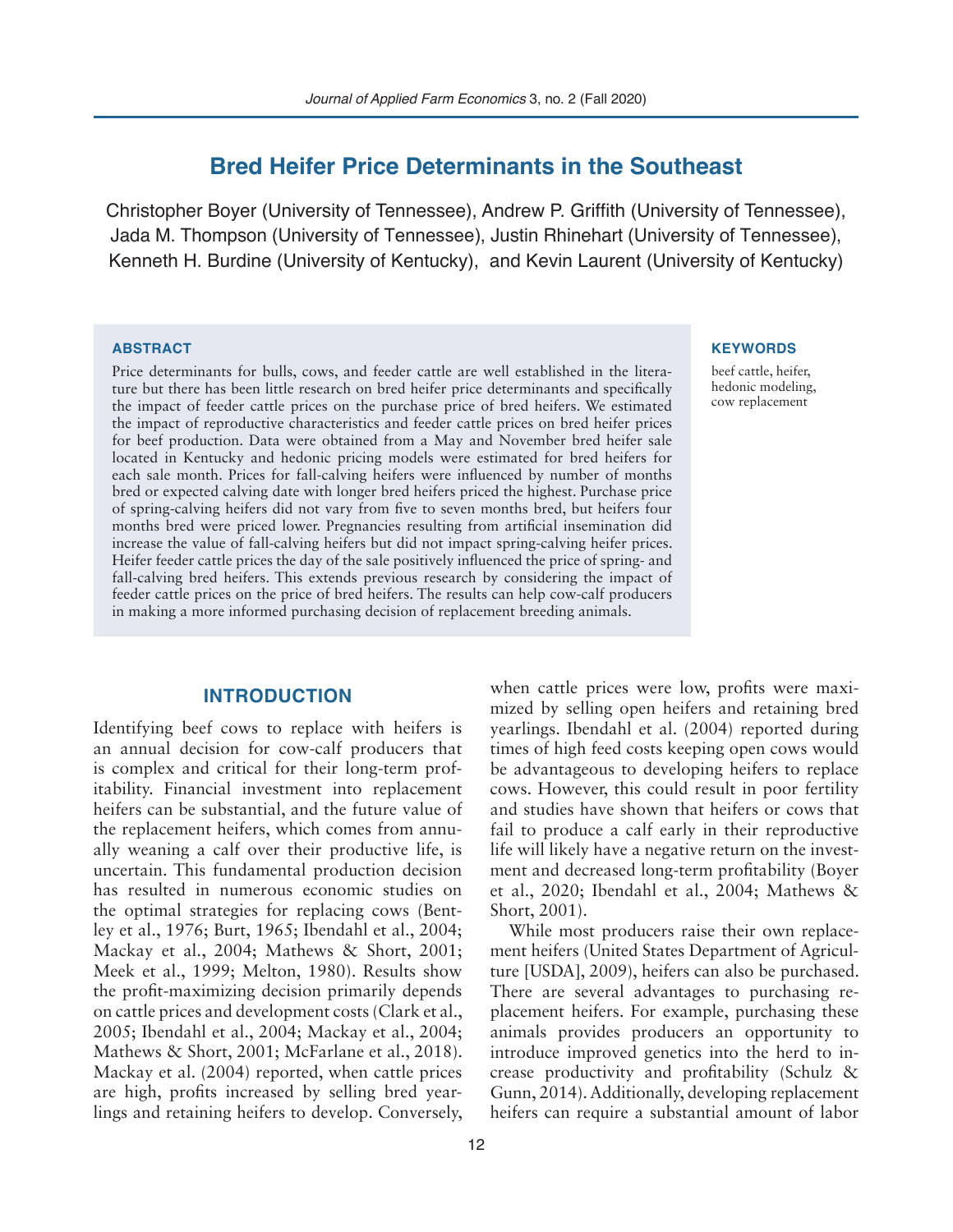and different nutritional requirements would likely mean these animals would need to be managed separately.

Many studies have investigated factors impacting the price of purchasing bulls, feeder cattle, and bred cows using hedonic pricing models (Elliott et al., 2013; Hagerman et al., 2017; Jones et al., 2008; Mitchell et al., 2018; Parcell et al., 1995; Tang et al., 2017), but research on price determinants of bred heifers is limited. Parcell et al. (2006) analyzed the impact of sire expected progeny differences (EPDs), which attempt to estimate relative expected performance of calves from a sire of the same breed, and other characteristics on bred heifer prices. They found that heifers with expected calving dates that fell earlier in the spring season (January and February) were more valuable than heifers that were expected to calve later in that same season (March and April). They also reported that prices were impacted by calf performance and carcass quality EPDs. Parcell et al. (2010) extended their hedonic pricing study by estimating buyers' willingness to pay for certain reproductive management practices. Buyers were willing to pay a premium for heifers confirmed pregnant to artificial insemination (AI). They explained this premium as being due to the assumption that AI-sires have better genetics than bulls used for natural service. Additionally, these heifers would be expected to calve in a 30-day time period if estrous synchronization and timed AI were used.

These studies are insightful on factors impacting bred heifers, but more work is needed. One limitation of these studies is the lack of consideration of how changes in feeder cattle prices influence bred heifer price. Studies investigating price determinants for bred cows have demonstrated a positive correlation with feeder cattle prices at the time of the sale (Mitchell et al., 2018). This can be explained by the expectation of the resulting calf value being higher. Understanding the impact of feeder cattle prices at time of bred heifer purchases could influence producers' optimal purchasing decision. For example, if there is a strong correlation between feeder cattle prices and bred heifer prices, periods of high feeder cattle prices will mean the investment cost of bred heifers will be higher. Buying replacement heifers when prices are high can increase the financial risk associated

with the investment. Since future prices and calf performance are unknown, producers are likely increasing their risk of the heifer being profitability over her productive life.

Therefore, the objective of this research was to determine whether reproductive management characteristics and feeder cattle prices influence bred heifer prices for buyers. We estimated hedonic price determinant equations using data from a bred heifer sale located on the Tennessee and Kentucky state line. The results indicate valuable characteristics for marketing bred heifers and assist cow-calf producers in making a more informed purchasing decision of those replacements.

## **DATA**

Data come from the West Kentucky Select Bred Heifer sale from 2008 to 2017 at Guthrie, Kentucky. This sale started in 2000 and occurred annually in November until 2005. After 2005, the sale occurred biannually in November and May. The November sale is for spring-calving cows and the May sale is for fall-calving cows. The number of buyers has ranged from 17 to 39 with an average of 29 buyers. The total number of heifers sold at one time ranged from 112 to 233 with an average of 187 head. Heifers must meet six requirements to qualify for the sale. These requirements include vaccination against specific diseases, treated for internal and external parasites, reproductive tract score, visual inspection for structural soundness, tested for persistently infected bovine viral diarrhea, and bred to a calving-ease Angus bull. Each lot was offered for bidding through a public auction method where the bid was based on individual heifer price and the lot sold to the highest bidder for the high bid multiplied by number of heifers in the lot.

Individual animal data included breed or breed type, expected calving month, whether the heifer was pregnant to AI, price sold, and lot number. Table 1 shows the summary statistics for lots by sale month. More lots were sold in the November than May sale, but average heifer price in the May sale was on average higher than in the November sale. Marketing fall-born calves typically occurs in months within the year that feeder cattle prices are highest, thus, the value of the fall-born calf will likely be higher than the spring-born calf. This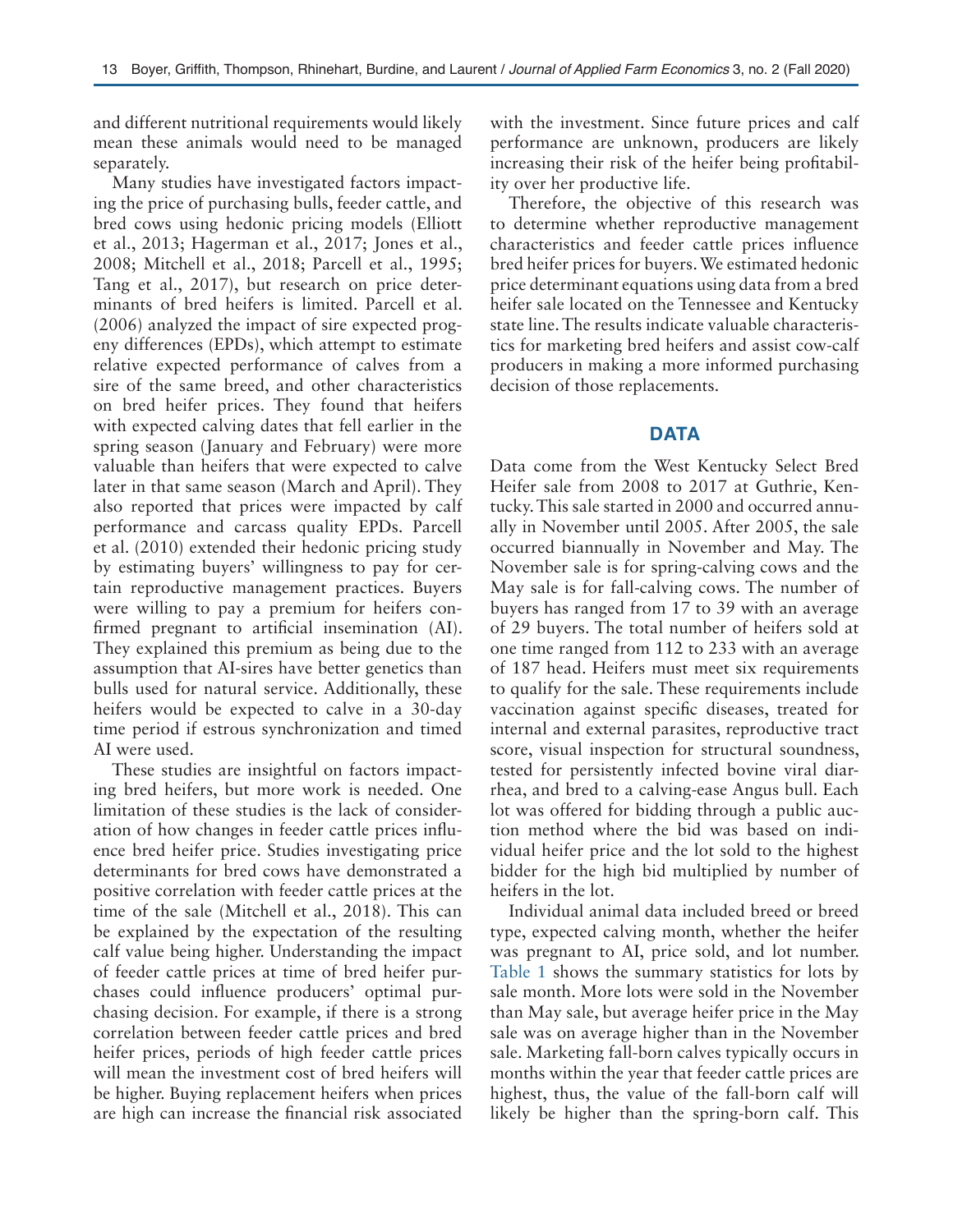| Number of                        |                             |                          |                       |                |         |  |  |  |  |  |
|----------------------------------|-----------------------------|--------------------------|-----------------------|----------------|---------|--|--|--|--|--|
| Variable                         | Observations<br>(Lots Sold) | Mean                     | Standard<br>Deviation | Minimum        | Maximum |  |  |  |  |  |
|                                  |                             | May Sale or Fall Calving |                       |                |         |  |  |  |  |  |
| Price (\$/head)                  | 511                         | 1,941                    | 567.49                | 944            | 3,657   |  |  |  |  |  |
| Percent Three-Month Bred         | 511                         | 0.04                     | 0.18                  | $\theta$       |         |  |  |  |  |  |
| Percent Four-Month Bred          | 511                         | 0.38                     | 0.49                  | $\Omega$       | 1       |  |  |  |  |  |
| Percent Five-Month Bred          | 511                         | 0.55                     | 0.50                  | $\theta$       | 1       |  |  |  |  |  |
| Percent Six-Month Bred           | 511                         | 0.04                     | 0.19                  | $\Omega$       | 1       |  |  |  |  |  |
| Percent Artificially Inseminated | 511                         | 0.09                     | 0.29                  | $\theta$       | 1       |  |  |  |  |  |
| Percent Black Hide               | 511                         | 0.92                     | 0.24                  | $\theta$       | 1       |  |  |  |  |  |
| Pen Size                         | 511                         | 3.31                     | 1.23                  | $\mathbf{1}$   | 6       |  |  |  |  |  |
| November Sale or Spring Calving  |                             |                          |                       |                |         |  |  |  |  |  |
| Price (\$/head)                  | 574                         | 1,878                    | 551.11                | 944            | 3,793   |  |  |  |  |  |
| Percent Four-Month Bred          | 574                         | 0.06                     | 0.23                  | $\overline{0}$ | 1       |  |  |  |  |  |
| Percent Five-Month Bred          | 574                         | 0.31                     | 0.46                  | $\Omega$       | 1       |  |  |  |  |  |
| Percent Six-Month Bred           | 574                         | 0.52                     | 0.50                  | $\Omega$       | 1       |  |  |  |  |  |
| Percent Seven-Month Bred         | 574                         | 0.11                     | 0.31                  | $\theta$       | 1       |  |  |  |  |  |
| Percent Artificially Inseminated | 574                         | 0.06                     | 0.24                  | $\theta$       |         |  |  |  |  |  |
| Percent Black Hide               | 574                         | 0.82                     | 0.37                  | $\Omega$       |         |  |  |  |  |  |
| Pen Size                         | 574                         | 3.18                     | 1.21                  | 1              | 6       |  |  |  |  |  |

| Table 1. Summary Statistics of Bred Heifer Lots Sold from 2008 to 2017 at the West Kentucky Select |  |  |  |  |  |  |
|----------------------------------------------------------------------------------------------------|--|--|--|--|--|--|
| <b>Bred Heifer Sale</b>                                                                            |  |  |  |  |  |  |

can result in fall-calving being more profitable than spring-calving (Henry et al., 2016) and might explain why the average price of bred heifers in the May sale was higher relative to bred heifers in the November sale. In the May sale, heifers ranged from three to six months pregnant with an average of 4.5 months pregnant; only 9% were pregnant to AI. In the November sale, heifers ranged from four to seven months pregnant with an average of 5.5 months bred and only 6% were bred using AI.

It is important to note that these are real-world sales data and not generated from a controlled experiment. This creates challenges in isolating effects of factors on sale price, but provides useful economic insight into making production decisions. For example, heifers were sold in lots, ranging from one to six heifers per lot with an average lot size of three heifers for both the May and November sales. However, some lots included a mix of breeds or breed types as well as a mix of registered and commercial heifers. Studies using similar data address this issue by examining the hide color impact on the value of cattle instead of breed (Hagerman et al., 2017; Mitchell et al., 2018; Williams et al., 2012). We followed Williams et al. (2012) by defining a lot as black-hided heifers if 75% of the animals in the lot were black.

Monthly Kentucky and Tennessee price data were collected for 500 to 600 lb heifers over this same time period (USDA Agricultural Marketing Service, 2017). All weanling heifer prices as well as the purchased price for bred heifers were adjusted into 2017 dollar values using the Implicit Gross Domestic Product Price Deflator (United States Bureau of Economic Analysis, 2018). Weanling heifer prices during the month of retention for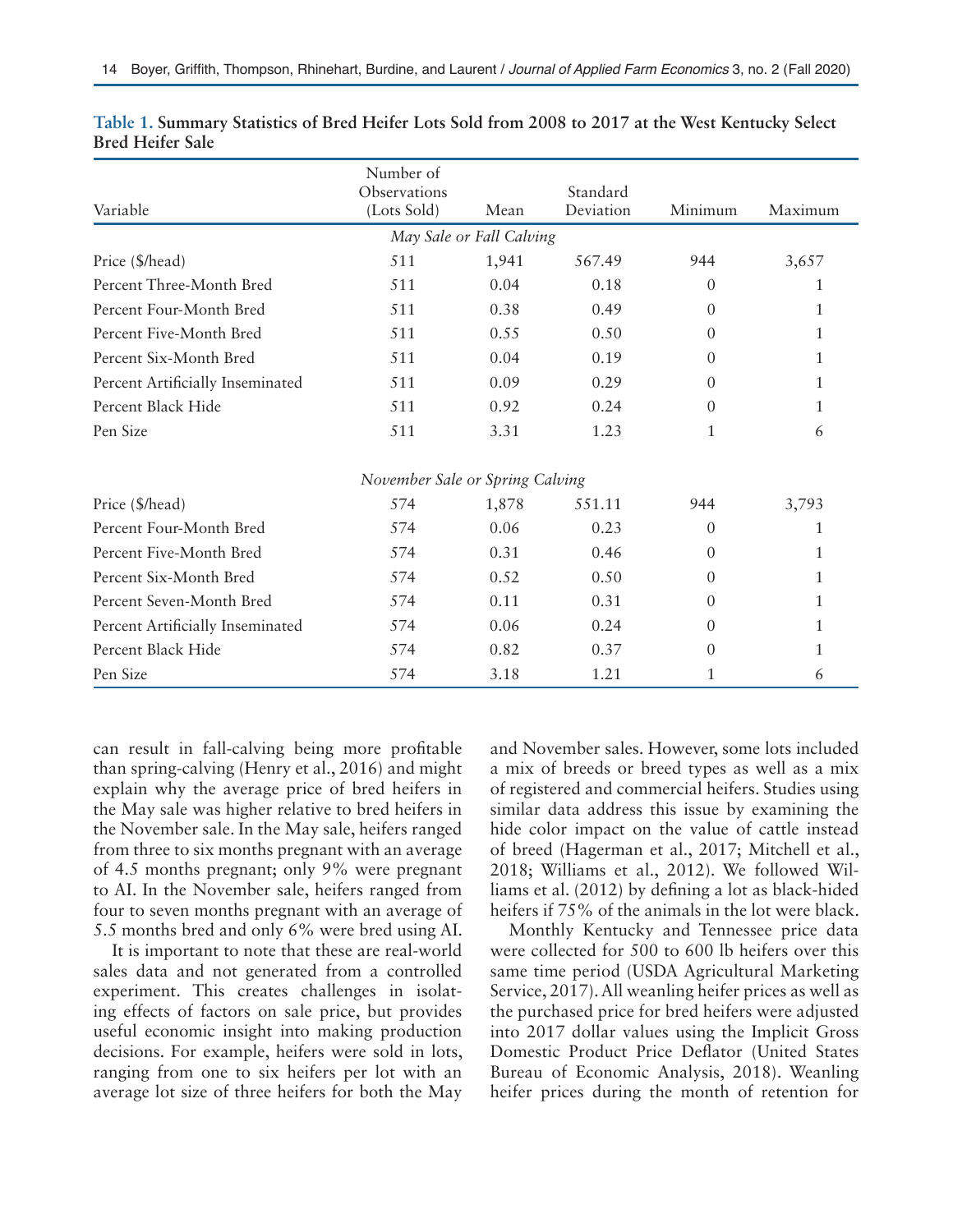

**Figure 1. Average Kentucky and Tennessee Prices (\$/cwt) for 500 to 600 Pound Heifers at the time of the May and November sales from 2008 to 2017**

a given calving season would be the most relevant prices for gauging the opportunity cost of selling the heifer. Weanling heifer prices during the month when bred heifers are purchased will be the most relevant to determine the impact of feeder cattle prices on bred heifer prices. Weanling heifer prices during the month of November were analyzed for the spring-calving herd (November sale), and May weanling heifer prices were analyzed for the fall-calving herd (May sale). Figure 1 shows average 500 to 600 lb feeder heifer prices from 2008 to 2017.

### **ESTIMATION**

A hedonic pricing model was used to determine the impact of weanling heifer prices and reproductive characteristics on the sale price of a bred heifer. This is a common approach to estimating price determinants of cattle (Bekkerman et al., 2013; Boyer et al., 2019; Chvosta et al., 2001; Dhuyvetter et al., 1996; Jones et al., 2008; Kessler et al., 2017; Vanek et al., 2008; Vestal et al., 2013). We specify a log-level model by taking the log of sale price, correcting the non-normality issue (Wooldridge, 2013). Since heifers were sold in lots, we estimate the model using the lot as the observation for the May and November sales individually. Heifer sales data used in Parcell et al. (2006) were also from a May and November sale, but these calving seasons (fall and spring) were combined in their estimation. Analyzing individual sale data in separate months will provide further insight into producers' value of bred heifers for each calving season.

The model is written as

$$
(1)
$$

$$
\log(Purchase_{ilb}) = \beta_0 + \sum_{k=1}^{K-1} \beta_k X_{ik} + \beta_K A I_i + \beta_{K+1} B L_i
$$
  
+  $\beta_{K+2} H P_i + \beta_{K+3} L_i + \beta_{K+4} L_i^2 + v_i + w_b + \varepsilon_{ib}$ 

where  $X_k$  indicator variables are for the number of months pregnant the heifer is at the time of the sale  $(k = 1, \ldots, K)$  (6 months pregnant was the reference for the May sale and 7 months pregnant was the reference for the November sale); *AI* is an indicator variable equal to one if the pregnancy was AI-sired, and zero if natural service pregnancy; *BL* is an indicator variable equal to one if hide color is black and zero if nonblack;  $HP<sub>t</sub>$  is the weanling heifer price (\$/cwt) at the time of the sale (May or November); *L* is the pen or lot size (in head) and  $L^2$  is lot size squared;  $\beta$ 's are parameters to be estimated;  $v_{t}$ ~ $N(0, \sigma_{v}^{2})$  is the year random effect;  $w_{b}$ ~ $N(0, \sigma_{w}^{2})$ is the random effect for breed; and  $\varepsilon_{it} \sim N(0, \sigma_{\varepsilon}^2)$  is the random error term. Independence is assumed across all four random components. Parameter estimates can be converted to dollars change in the price of a bred heifer by multiplying the parameter estimated by the average predicted selling price of the heifers in the sample. This is an approximation of the value impact of the independent variables on the bred heifer price at the mean price.

Previous studies have assumed a quadratic functional form for lot size and found it to be more appropriate than a linear functional form (Parcell et al., 2006). We assume the same functional form, which allows us to determine if there is a lot size that maximizes sale price. We can solve for the lot size (*L\**) that maximizes sale price by taking the first-order conditions of equation (1) with respect to lot size and solving for lot size and solving for *L*.

Heteroscedasticity is a common problem for estimating cattle hedonic pricing models (Jones et al., 2008; Mitchell et al., 2018). The likelihood ratio test was used to determine if heteroscedasticity was present from year and breed. If heteroscedasticity was present, we corrected it using multiplicative heteroscedasticity in the variance equation (Wooldridge, 2013).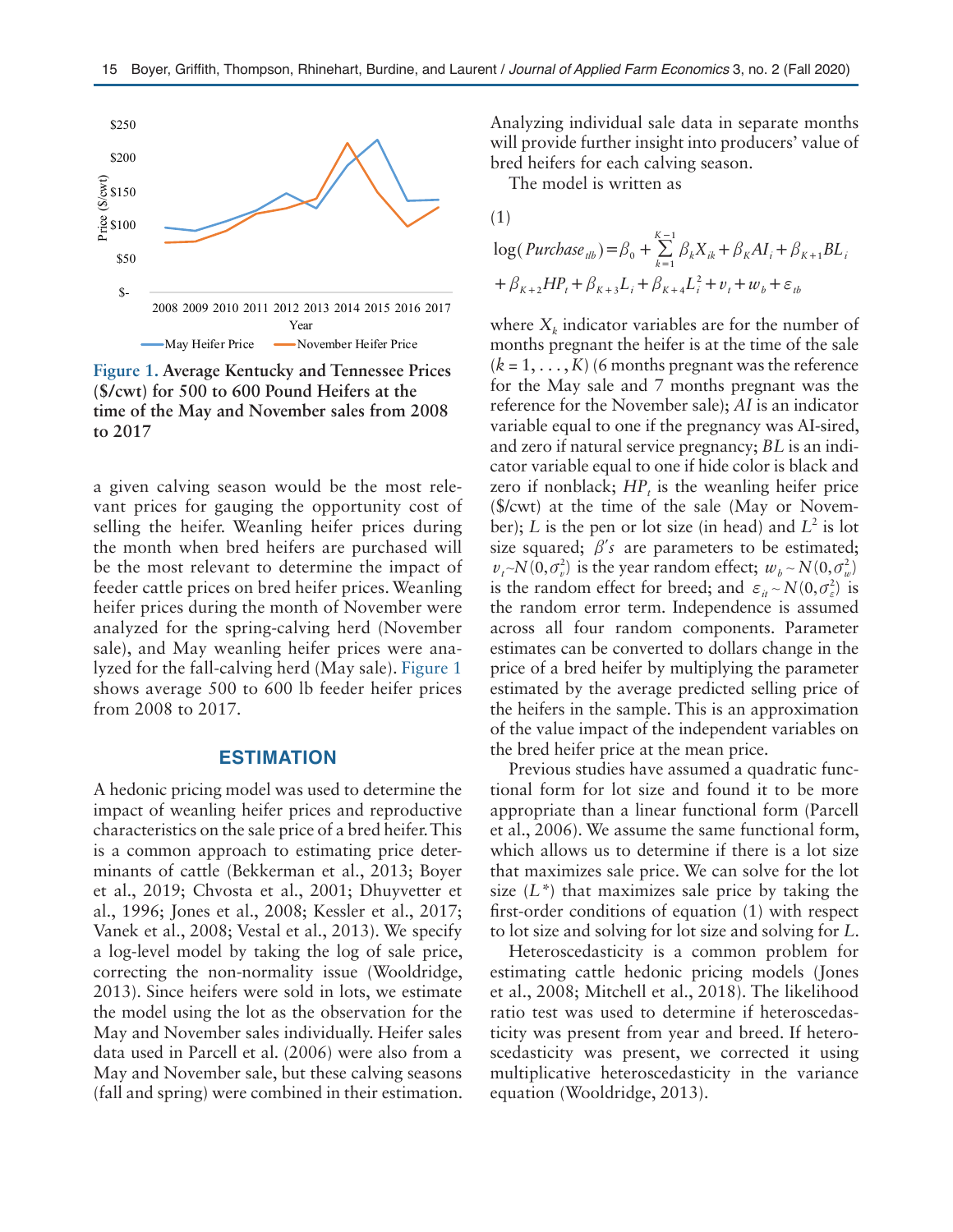The models were estimated using maximum likelihood with the MIXED procedure in SAS 9.3 (SAS Institute, 2011).

## **HYPOTHESIZED VARIABLES**

Table 2 shows the definitions and hypothesized sign of the parameter estimates for each of the independent variables by sale month. Mitchell et al. (2018) showed pregnant cow prices increased until they were eight months pregnant. Cows further along in pregnancy (sometimes called long bred) were assumed to be less likely to lose a calf, have a lower production cost to calving, and create revenue more quickly. Moreover, producers desire heifers to calve earlier in the calving season. This gives them more time for uterine repair (involution) and return to positive energy balance to occur before the next breeding season. Shortening the postpartum anestrous, the time from calving until return to normal estrous cycles, is critical to ensure early rebreeding for first-calf heifers (lactating two-year-olds) and managing that is

made easier when heifers calve early in their first calving season. Parcell et al. (2006) found earlier calving was more valuable than later calving for spring-calving heifers. We also hypothesize the value of bred heifers increases as months pregnant increases. The base, or reference, for stage of gestation was six and seven months pregnant for the May and November sales, respectively. Therefore, since these averages at the time of their respective sale were skewed toward relatively early calving, we expect the parameter estimates to be negative for months pregnant.

Parcell et al. (2006) and Parcell et al. (2010) reported AI-sired pregnancies were more valuable to producers than natural service pregnancies for bred heifers. This is likely due to sires used for AI having more desirable, and more accurately predicted, genetic potential than sires used in natural service. Also, buyers have shown they are willing to pay a premium for heifers that were expected to calve in a 30-day time period. AI breeding provides buyers with more accurate information about the time of calving and, since the application of this

| Variables                   | Definition                                                   | Expected Sign for<br>May Sale | Expected Sign for<br>November Sale |
|-----------------------------|--------------------------------------------------------------|-------------------------------|------------------------------------|
| Three-Month Bred            | $= 1$ if heifer is three months bred;<br>zero otherwise      |                               | n/a <sup>a</sup>                   |
| Four-Month Bred             | $= 1$ if heifer is three months bred;<br>zero otherwise      |                               |                                    |
| Five-Month Bred             | $= 1$ if heifer is three months bred;<br>zero otherwise      |                               | $\overline{\phantom{a}}$           |
| Six-Month Bred              | $= 1$ if heifer is three months bred;<br>zero otherwise      | Base                          |                                    |
| Seven-Month Bred            | $= 1$ if heifer is three months bred;<br>zero otherwise      | n/a <sup>a</sup>              | Base                               |
| Artificial Inseminated (AI) | $= 1$ if heifer is artificial inseminated;<br>zero otherwise | $\ddot{}$                     | $\ddot{}$                          |
| Black Hide (BL)             | $=1$ if the heifer is black; zero<br>otherwise               | $\ddot{}$                     | $\ddot{}$                          |
| Heifer Price $(HP_i)$       | 500 to 600 lb Heifer Price (\$/cwt)                          | $+$                           | $\ddot{}$                          |
| Lot Size $(L)$              | Number of head in each lot                                   | $+$                           | $+$                                |
| Lot Size Squared $(L^2)$    | Square of the number of head in<br>each lot                  |                               | $\overline{\phantom{a}}$           |

**Table 2. Definitions, Average, and Hypothesized Sign of the Parameter Estimates by Independent Variables and Sale Month**

a Animals were not sold in this sale.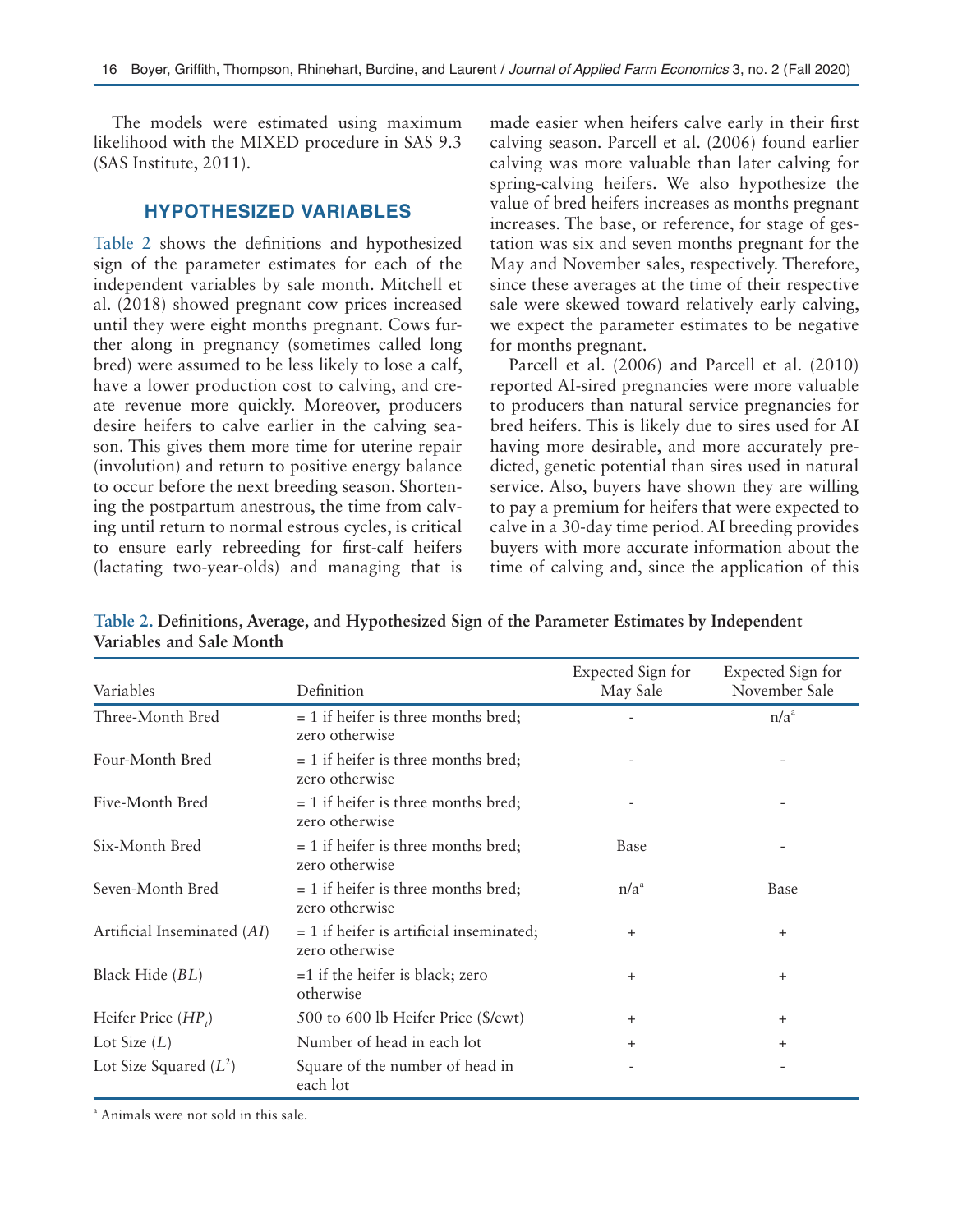technology is most often accompanied by estrus synchronization for timed AI, those pregnancies would be established on essentially the same day, and at the beginning of the breeding season, within management groups. Research has shown hide color does impact the value of cattle (Hagerman et al., 2017; Mitchell et al., 2018; Williams et al., 2012). Williams et al. (2012) found black-hided feeder cattle brought a higher price than nonblack feeder cattle, and Mitchell et al. (2018) reported black-hided bred cows sold for a higher price than non-black-hided cows. We also expect the parameter estimate for black hide to be positive.

Increasing feeder cattle prices at the time of the sale have been found to increase the price of the bred cows (Mitchell et al., 2018). Therefore, we hypothesize that an increase in weanling heifer prices at the time of purchasing a bred heifer will be associated with an increase in the price of the purchased heifer. Finally, pen size was assumed to be quadratic following what Parcell et al. (2006) observed and seems to be a logically functional form for these data. Like buyers in the Parcell et al. (2006) study, most Tennessee and Kentucky

buyers will average about 30 head of cows per operations. Assuming a 10% or 15% replacement rate, producer would likely be looking to replace around three to five head annually. Thus, pens smaller than three would likely be discounted as well as pens larger than four.

## **RESULTS**

Parameter estimates for the hedonic pricing models are shown in Table 3. Heteroscedasticity was detected in the data across years. Therefore, results are estimated using multiplicative heteroscedasticity in the variance equation, correcting for unequal variances.

For the May sale, months pregnant were significant price determinants of individual heifers within the lot. Purchase prices increased as the number of months bred increased with the sixmonth bred heifers bringing a higher purchase price  $(p < 0.01)$ . Three-month bred heifers were valued \$159/head less than six-month bred heifers and a five-month bred heifer was \$85/head less than six-month bred heifers ( $p < 0.01$ ). This is

|                             | May Sale <sup>a</sup> |                                       | November Sale <sup>a</sup> |                                       |  |
|-----------------------------|-----------------------|---------------------------------------|----------------------------|---------------------------------------|--|
| Variables                   | Parameter<br>Estimate | Dollar Value<br>per Head <sup>b</sup> | Parameter<br>Estimate      | Dollar Value<br>per Head <sup>b</sup> |  |
| Intercept                   | 6.5386***             |                                       | $6.8291***$                |                                       |  |
| Three-Month Bred            | $-0.08543***$         | $-$ \$159                             | n/a <sup>c</sup>           |                                       |  |
| Four-Month Bred             | $-0.0721***$          | $-$ \$134                             | $-0.0301**$                | $-$ \$54                              |  |
| Five-Month Bred             | $-0.0457***$          | $-$ \$85                              | $-0.0091$                  |                                       |  |
| Six-Month Bred              |                       |                                       | $-0.0073$                  |                                       |  |
| Seven-Month Bred            | n/a <sup>c</sup>      |                                       |                            |                                       |  |
| Artificial Inseminated (AI) | $0.0791***$           | \$148                                 | 0.0178                     |                                       |  |
| Black Hide (BL)             | 0.0076                |                                       | $-0.0149$                  |                                       |  |
| Heifer Price $(HP_i)$       | $0.0064***$           | \$12                                  | $0.0059***$                | \$11                                  |  |
| Lot Size $(L)$              | $0.0567***$           |                                       | $-0.0312$                  |                                       |  |
| Lot Size Squared $(L^2)$    | $-0.0058**$           |                                       | $0.0052***$                |                                       |  |

**Table 3. Parameter Estimates for Hedonic Pricing Model by Sale Month**

Asterisks (\*\*\*, \*\*) denote significance at the 0.01 and 0.05 levels, respectively.

a Number of observations for the May sale was 511 lots and for the November sale the number of observations was 574.

<sup>b</sup> Parameter estimates were converted to dollars by multiplying the parameter estimated by the average predicted selling price of the heifers in the sample. This is an approximation of the value impact of the independent variables on the bred heifer price at the mean price.

c Animals were not sold in this sale.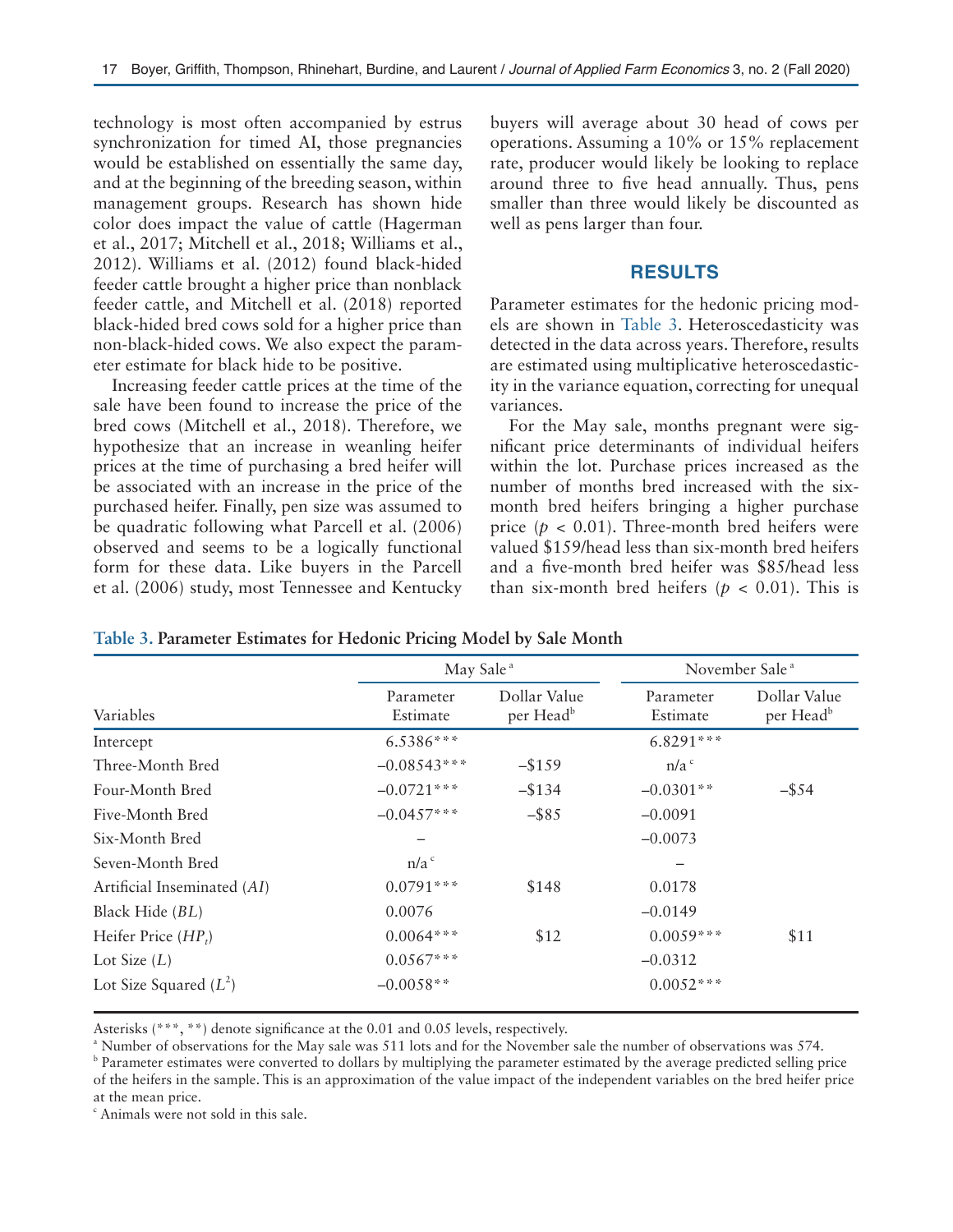consistent with Parcell et al.'s (2006) finding that earlier calving heifers were more valuable than later calving heifers. Heifers pregnant to AI sold for \$148/head higher than natural service pregnant heifers, which is higher than the \$18 and \$25/ head premium reported by Parcell et al. (2006) and Parcell et al. (2010), respectively. This finding indicates that sellers could consider AI breeding if the cost was less than \$148/head.

A one dollar per hundredweight increase in weanling heifer prices at the time of sell resulted in the purchase price of bred heifers in this data set increasing \$12/head. This is consistent with other studies on bred cows (Mitchell et al., 2018). Lot size was found to increase sale prices until lot size was approximately five head and then prices decreased. Prices increased by \$30/head when going from selling three to four head, \$8/head when going from selling four to five head, and decreased \$13/head when going from five to six head per pen. This indicates that buyers might be able to purchase heifers at a lower price per head by targeting the purchase of smaller pen sizes.

For the November sale, the purchase price of bred heifers was not different if the heifer was five to seven months pregnant. But prices decreased \$54/head for four-month relative to seven-month pregnant heifers. Similar to the May sale, weanling heifer price on the day of sell influenced the price of bred heifers. A one dollar per hundredweight increase in weanling heifer prices on the date of the sale was associated with increased bred heifer prices of \$11/head. However, unlike the May sale, prices of bred heifers decreased as pen sizes approached three head in pen size. For a pen including three or more heifers, purchase prices increased. This result is interesting and the opposite of what we hypothesized. More research is needed to further understand this result and why the effect of lot size of bred heifer purchase prices is different across sale dates.

The difference in the value of heifers pregnant to AI might be explained by fall-calving occurring when producers who also produce crops will be harvesting and would likely have limited labor availability, while spring-calving typically occurs before planting. Producers with a fall-calving herd might have specific demand for expected calving date and the potential calving season length. That is, bred heifers expected to calve before harvest

(earlier calving or longer bred) and in a shorter calving period (i.e., less than 30 days) could be more valuable for a fall-calving producer if they have limited labor availability. Moving fall-calving to earlier dates, within reasonable seasonal restrictions by early fall heat and humidity in the region, could allow producers to better allocate management and labor resources during the fall. Parcell et al. (2010) showed that buyers were willing to pay a premium for AI-sired heifers because they were expected to calve in a 30-day time period.

Another interesting finding was that black hide color did not impact the sale price of bred heifers. This is counter to what was expected and what has been observed in previous studies (Hagerman et al., 2017; Mitchell et al., 2018; Williams et al., 2012). Traditionally, black-hide cattle were valued higher because of their potential performance in the feedlot and marketability as Angus-type. One possible area of future research is to survey producers on stated values of hide color to better understand the impact of this variable on prices.

## **CONCLUSIONS**

Investing in replacement heifers for a cow-calf operation is a challenging annual decision for producers that is vital in their long-term profitability. However, little research exists on bred heifer price determinants and specifically the impact of feeder cattle prices on the purchase price of bred heifers.

Therefore, the objective of this research was to determine the influence of feeder cattle prices and reproductive characteristics on bred heifer prices for beef production. Data comes from a bred heifer sale located on the Tennessee and Kentucky state line. Hedonic pricing models were developed for bred heifers sold in May and November. The results can help sellers know valuable characteristics of a bred heifer and will assist cow-calf producers in making a more informed purchasing decision of replacement breeding animals. This study builds on previous work by demonstrating the impact feeder cattle prices have on the purchase price of bred heifers. The study also presents results for bred heifer price determinants of both spring- and fall-calving heifers.

Results show that months pregnant, or expected calving date, influenced fall-calving bred heifer prices where prices increased as the number of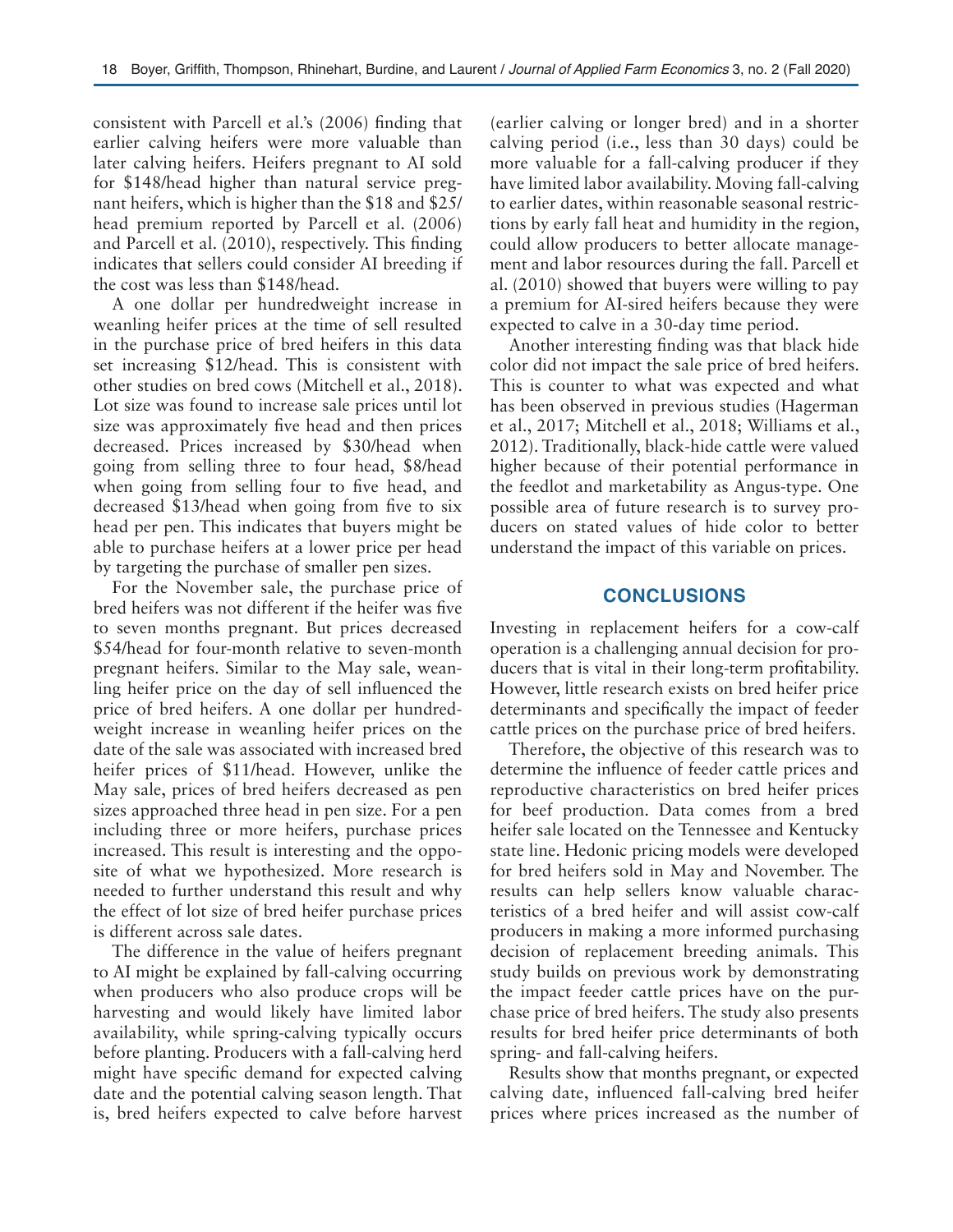months pregnant increased. Purchase price of spring-calving bred heifers did not vary across five to seven months pregnant, but four-month pregnant heifers were priced significantly lower. AIsired pregnancies increased the value of fall-calving heifers, but did not impact the sell price of springcalving heifers. For both the November and May sales, heifer feeder cattle prices at the day of the sale and at retention positively influenced the price of bred heifers. Next steps from this study would be to further investigate lot size effect on the sale price and adapt this model to compare purchasing verses retaining bred heifers for a cow-calf producer.

## **ACKNOWLEDGMENTS**

Financial support came from the University of Tennessee AgResearch and USDA National Institute of Food and Agriculture Hatch project TEN00442.

### **REFERENCES**

- Bekkerman, A., Brester, G. W., & McDonald, T. J. (2013). A semiparametric approach to analyzing differentiated agricultural products. *Journal of Agricultural and Applied Economics*, *45*, 79–94.
- Bentley, E., Waters, J. R., & Shumway, C. R. (1976). Determining optimal replacement age of beef cows in the presence of stochastic elements. *Southern Journal of Agricultural Economics*, *8*, 13–18.
- Boyer, C. N., Campbell, K., Griffith, A. P., DeLong, K. L., Rhinehart, J., & Kirkpatrick, D. (2019). Price determinants of performance-tested bulls over time. *Journal of Agricultural and Applied Economics, 51*, 304–314.
- Boyer, C. N., Griffith, A. P., & DeLong, K. L. (2020). Reproductive failure and long-term profitability of spring and fall calving beef cows. *Journal of Agricultural and Resource Economics, 45*(1), 78–91.
- Burt, O. R. (1965). Optimal replacement under risk. *Journal of Farm Management, 47*, 324–346.
- Chvosta, J., Rucker, R. R., & Watts, M. J. (2001). Transaction costs and cattle marketing: The information content of seller-provided presale data at bull auctions. *American Journal of Agricultural Economics, 83*, 286–301.
- Clark, R. T., Creighton, K. W., Patterson, H. H., & Barrett, T. N. (2005). Economic and tax implications for managing beef replacement heifers. *Professional Animal Scientist*, *21*, 164–173.
- Dhuyvetter, K. C., Schroeder, T. C., Simms, D. D., Bolze Jr., R. P., & Geske, J. (1996). Determinants

of purebred beef bull price differentials. *Journal of Agricultural and Resource Economics, 21*, 396–410.

- Elliott, L. M., Parcell, J. L., & Patterson, D. J. (2013). Determination of the value of minimum sire accuracy traits. *Journal of Agricultural and Applied Economics, 45*, 259–275.
- Hagerman, A. D., Thompson, J. M., Ham, C., & Johnson, K. K. (2017). Replacement beef cow valuation under data availability constraints. *Frontiers in Veterinary Science, 4*, 1–19.
- Henry, G. W., Boyer, C. N., Griffith, A. P., Larson, J. A., Smith, S. A., & Lewis, K. E. (2016). Risk and returns of spring and fall calving beef cattle in Tennessee. *Journal of Agricultural and Applied Economics, 48*, 257–278.
- Ibendahl, G. A., Anderson, J. D., & Anderson, L. H. (2004). Deciding when to replace an open beef cow. *Agricultural Finance Review*, *64*, 61–74.
- Jones, R., Turner, T., Dhuyvetter, K., & Marsh, T. (2008). Estimating the economic value of specific characteristics associated with Angus bulls sold at auction. *Journal of Agricultural and Applied Economics, 40*, 315–333.
- Kessler, B. A., Pendell, D. L., & Enns, R. M. (2017). Hedonic prices of yearling bulls: Estimating the value of pulmonary arterial pressure score. *Professional Animal Scientist, 33*, 113–19.
- Mackay, W. S., Whittier, J. C., Fields, T. G., Umberger, W. J., Teichert, R. B., & Feuz, D. M. (2004). To replace or not replace: Determining optimal replacement rates in beef cattle operations. *Professional Animal Scientist, 20*, 87–93.
- Mathews, K. H., Jr., & Short, S. D. (2001). The beef cow replacement decision. *Journal of Agribusiness, 19*, 191–211.
- McFarlane, Z. D., Boyer, C. N., & Mulliniks, J. T. (2018). Profitability of developing heifers on stockpiled winter forages. *Journal of Applied Farm Economics*, *2*, 2.
- Meek, M. S., Whittier, J. C., & Dalsted, N. L. (1999). Estimation of net present value of beef females of various ages and economic sensitivity of net present value of changes in production. *Professional Animal Scientist, 15*, 46–52.
- Melton, B. (1980). Economics of beef cow culling and replacement decisions under genetic progress. *Western Journal of Agricultural Economics, 12*, 137–147.
- Mitchell, J. L., Peel, D. S., & Brorsen, B. W. (2018). Price determinants of bred cows. *Journal of Agricultural and Applied Economics, 50*, 64–80.
- Parcell, J. L., Dhuyvetter, K. C., Patterson, D. J., & Randle, R. (2006). The value of heifer and calf characteristics in bred heifer price. *Professional Animal Scientist, 22*, 217–224.